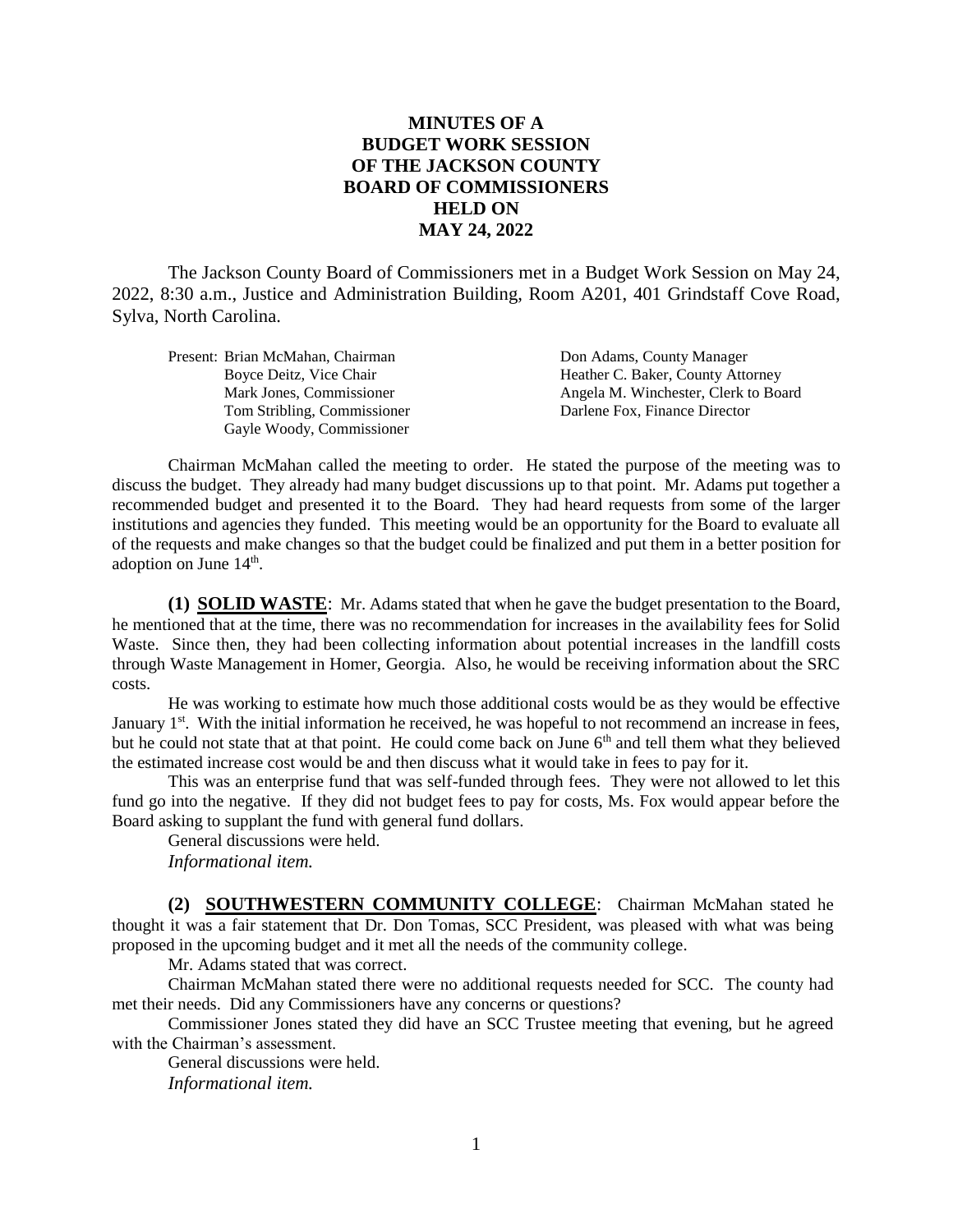**(3) PUBLIC SCHOOLS**: Mr. Adams stated that Dr. Dana Ayers, School Superintendent, went through the years of funding and talked about a twofold request. They were trying to cover a projected 5% increase in operational costs. They were also trying to cover the cost necessary to meet the mandate of a minimum salary of \$15 per hour or 2.5%, whichever was greater. Those were the two primary additional costs that impacted their request. The overall requested increase was \$10,089,377.

|                       | 2021        | 2022        | 2023 Proposed |                                  |
|-----------------------|-------------|-------------|---------------|----------------------------------|
| <b>Salaries</b>       | \$5,183,566 | \$5,242,052 | \$6,611,240   |                                  |
| <b>Operations</b>     | \$3,004,221 | \$3,369,416 | \$3,478,137   |                                  |
| Total                 | \$8,187,787 | \$8,611,468 | \$10,089,377  |                                  |
| <b>County Funding</b> | \$7,908,941 | \$8,431,468 | \$8,600,097   | 2% Increase                      |
|                       |             |             |               | \$306,852   JCPS Fund Balance    |
|                       |             |             | \$455,300     | 5.4% Set Aside                   |
|                       |             |             | $(\$727,128)$ | Revisit when State Budget signed |

He recommended to hold \$455,300 to set aside for future conversations with the Board of Education. They were projecting a \$727,128 shortfall. After the state budget was passed, he recommended that the Board of Education come back to the Commissioners to discuss what their needs would be. He believed it would then become a fund balance conversation. If the Commissioners allocated any funds over the \$455,300, they would have to make that up in their ongoing expenses in the next years' budget.

Chairman McMahan stated that he thought the positive was that there was fund balance available in the school system. They would need to have a conversation with them about what an appropriate level would be for them to maintain. There was a need to maintain a fund balance for cash flow purposes and to meet unexpected needs, but what the number needed to be was the real question. It was alluded to that 5% of their operating budget should be a number that was set aside.

He thought the School Board and Administration had done a great job managing and providing a quality education. The Board of Commissioners had always had a great relationship with the School Board, so he did not see this being a problem going forward. He thought the final conclusion was that the schools were satisfied with what was being projected at that point and were willing to come back and have additional conversations.

General discussions were held. *Informational item.*

**(4) LIBRARY**: Chairman McMahan stated that the Library was pleased with their level of funding and had no additional requests.

*Informational item.*

**(5) SHERIFF'S OFFICE**: Chairman McMahan stated that the Sheriff presented his budget, which had requests for capital and personnel.

Mr. Adams stated that there were only two recommendations in the proposed budget for new personnel changes:

- Social Services: Extend the IMC II-Support Specialist position one additional year. The position was already budgeted and was cost share with the state.
- GIS: It was recommended that the GIS Analyst position be moved into the IT Department.

Beyond those two, it was recommended that everyone continue on their career path. It was recommended that all of the Sheriff's Office employees receive their step increase. Everyone had their implementation of the salary study and the Sheriff noted that it helped to stabilize the force.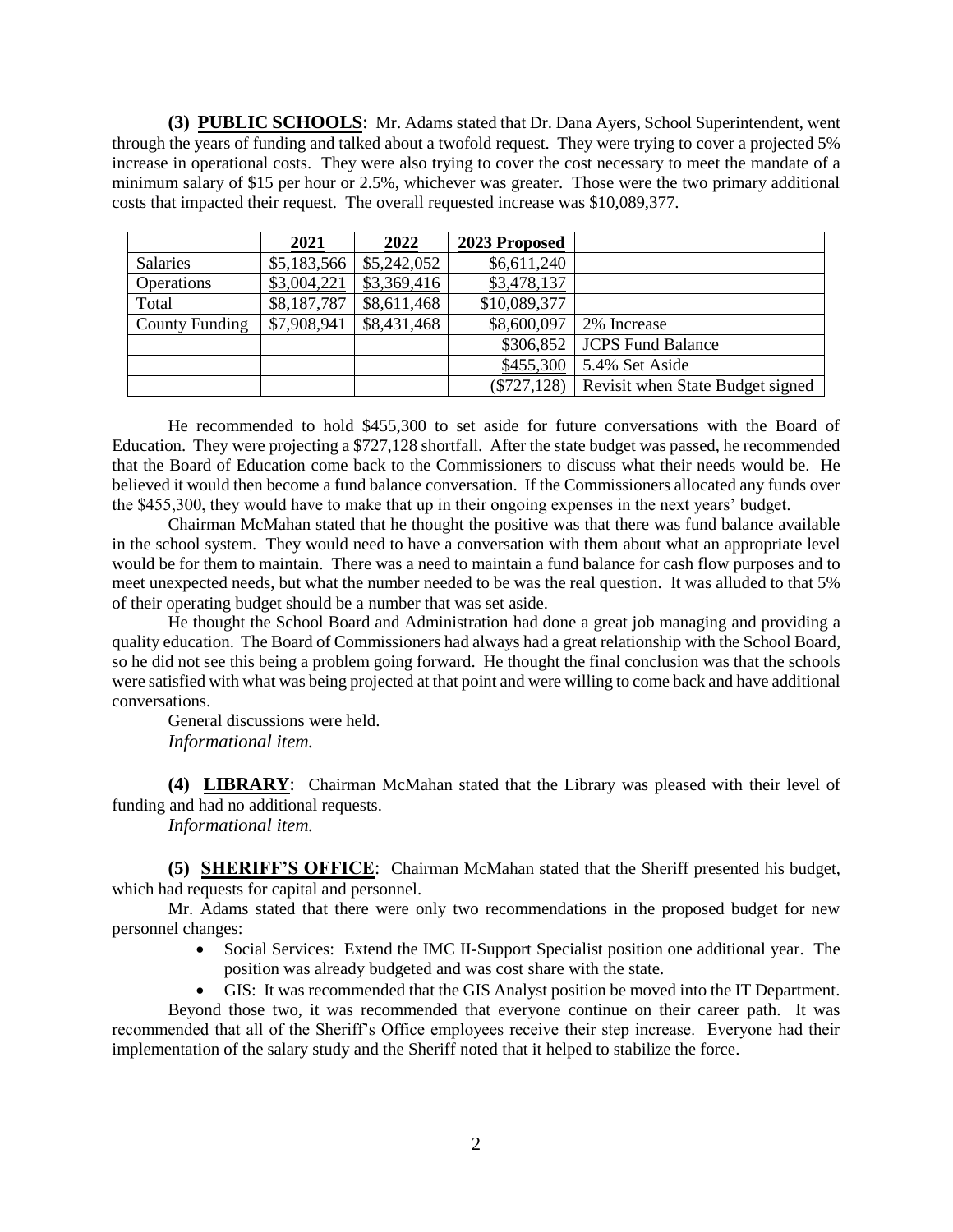The Sheriff did have additional requests for new personnel: two Narcotics Investigators; a new jail position; reclassification of an administrative position; and a court position. At that point, none of those were included in the budget. The Sheriff also presented changes to how employees were paid for holiday pay.

Chairman McMahan stated that Holiday Pay did not just impact the Sheriff's Office. They had other departments within the county system that would also potentially need to be evaluated. It was something they were not in a position to do at that point.

Mr. Adams stated that the Sheriff also requested Hazard Pay and paid Educational/Training Incentives. At that point, none of these were in the recommended budget. If the Board wished to move forward with some type of Holiday Pay, it would need to be a countywide study to see if it was needed and how it would be implemented. This also became a recruitment/retention conversation, but in his opinion the Board just implemented a significant pay plan. As far as all of the other line items, the majority of the capital requests were being recommended in the budget.

Commissioner Stribling stated that the Sheriff also requested a body scanner, which he thought would be really good to have.

Commissioner Jones stated that the Sheriff also requested to move forward with acquiring replacement vehicles on July 1<sup>st</sup> instead of waiting until October.

Commissioner Woody asked about the need for the two Narcotics Investigators requested.

Mr. Adams stated that he recognized that there would be a newly elected Sheriff installed in December. He wanted the new Sheriff to be seated and evaluate the needs. That would put them into next year's budget.

*Informational item.*

**(6) HERE NONPROFIT ORGANIZATION**: Chairman McMahan stated that based on what HERE was projecting, there would be a shortfall for operational needs versus what had been budgeted.

Mr. Adams stated that HERE had a new executive director that would start on July  $1<sup>st</sup>$ . Their request had been \$313,000, but reduced it down to \$205,000. \$165,225 was in the recommended budget, which left a shortfall of \$40,000. HERE did also state that they could apply for potential grants.

He recommended to provide them with an increase, which was the only proposed nonprofit increase. HERE were going through a planning process to pull together community input about what the homeless program would be long-term. At that point, they received a lot of funds from Covid, which was what expanded their operations. He did not feel that he could recommend supplanting those funds until a clearer picture could be understood about what a long-term homeless program would look like.

This did not negate the fact that they may be \$40,000 short or may end up causing them to remove people. They did receive funds through Covid, which allowed them to do the summer program. It was not just the housing cost they used the money for, they also used if for case management. The \$165,255 would still fund what the initial primary purpose of the request for proposals, which was to help with case management and hotel rooms.

As a reminder, they did not have multiple agencies stepping up for this. HERE was the only agency that stepped up. He wanted to recognize the work the HERE Board had done and what they were attempting to do. They were conducting a study and working with Pathways of Haywood County. Between those two, hopefully there could be a process to get them to an acceptable plan.

General discussions were held.

*Consensus: Move forward with the County Manager's recommendation to maintain funding in the current budget. Request that HERE apply for grants to acquire additional funding. They could revisit this issue in the future if needed.*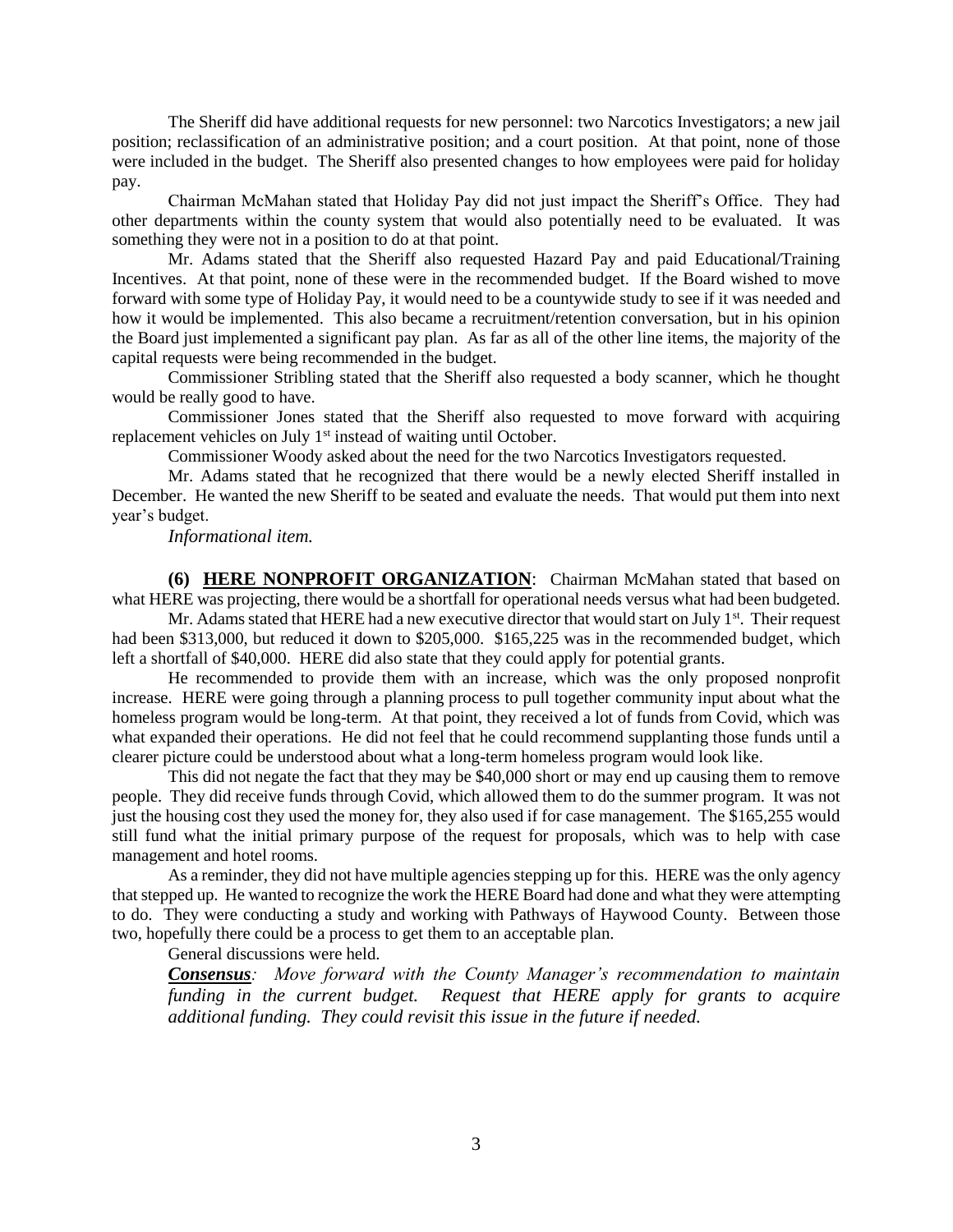**(7) NONPROFIT FUNDING**: Chairman McMahan stated that generally, there were many organizations that appeared before the Board to thank them for their contributions and make requests for extra items. All of those nonprofits were at level funding in the recommended budget except HERE. All of the nonprofits they normally funded received level funding. There were some that did not submit requests.

Commissioner Woody stated that she was pleased with the reports provided by the nonprofits and the number of people who had been served. She requested to get information on how many were served by the Disabled American Veterans. Also, Macon-Jackson Habitat for Humanity stated they were planning to build a home in Jackson County. Their Board of Directors did not appear to have anyone from Jackson County.

Mr. Adams stated they could submit a request to Habitat for Humanity to have a person on their board be from Jackson County.

General discussions were held. *Informational item.*

## **(8) OTHER TOPICS**:

**(a)** ARPA Funds: Commissioner Woody stated that they had discussed setting up a fund with what they had left with ARPA and call it Jackson County America Rescue Plan. This would be so that when they disbursed those funds for a project, they could let the community know this was money they got from the America Rescue Plan.

Ms. Fox stated that those funds were set aside in a special revenue fund.

Mr. Adams stated that they were using the revenue option to utilize the funds to replace revenues. In order to do that, they had to show what they were doing with those revenues, which they could use for general governmental expenses. They still wanted to track the funds so they could decide where to spend them. They were tracking that separate from the general fund. If they started moving forward with the Domestic Violence Shelter, they would eventually do a project ordinance and that money would come out of this fund.

Chairman McMahan stated that out of that fund, they had earmarked \$1 million towards broadband. There were other projects they had earmarked out of that fund, but there were several million dollars left that they had not allocated or earmarked. From that, they would potentially be able to fund other smaller projects to be tied to this.

Mr. Adams stated that out of the \$8.5 million, \$4.5 million was not committed at that point. Coming up in the next year, he recommended three potential areas to be prioritized:

- They had committed \$600,000 to match for broadband grants. There would also be another round of broadband grants.
- Human services and nonprofit partnerships.
- Capital Improvements Plan. There were a couple of parks they were trying to build. They were hopeful to fund them out of the normal process, but they could consider these funds.

**(b)** Schools: Commissioner Jones inquired about the monies they set aside for the \$450,000,000 grant from the state for schools. The county set aside the 5% match toward those three major projects. What fund did those come out of?

Mr. Adams stated the funds came out of Articles 40 and 42. In the proposed budget, it was recommended to budget an additional \$1,862,653 for public school capital expenditures in FY22-23 out of Articles 40 and 42 sales tax. It was also recommended to budget an additional \$1,495,734 out of the Article 46 sales tax fund in FY22-23 to be used for educational purposes. These sales tax funds, future grants and available lottery proceeds would dictate the outcomes of Public Safety and the FY2023-2027 Facility Capital Improvement Plan.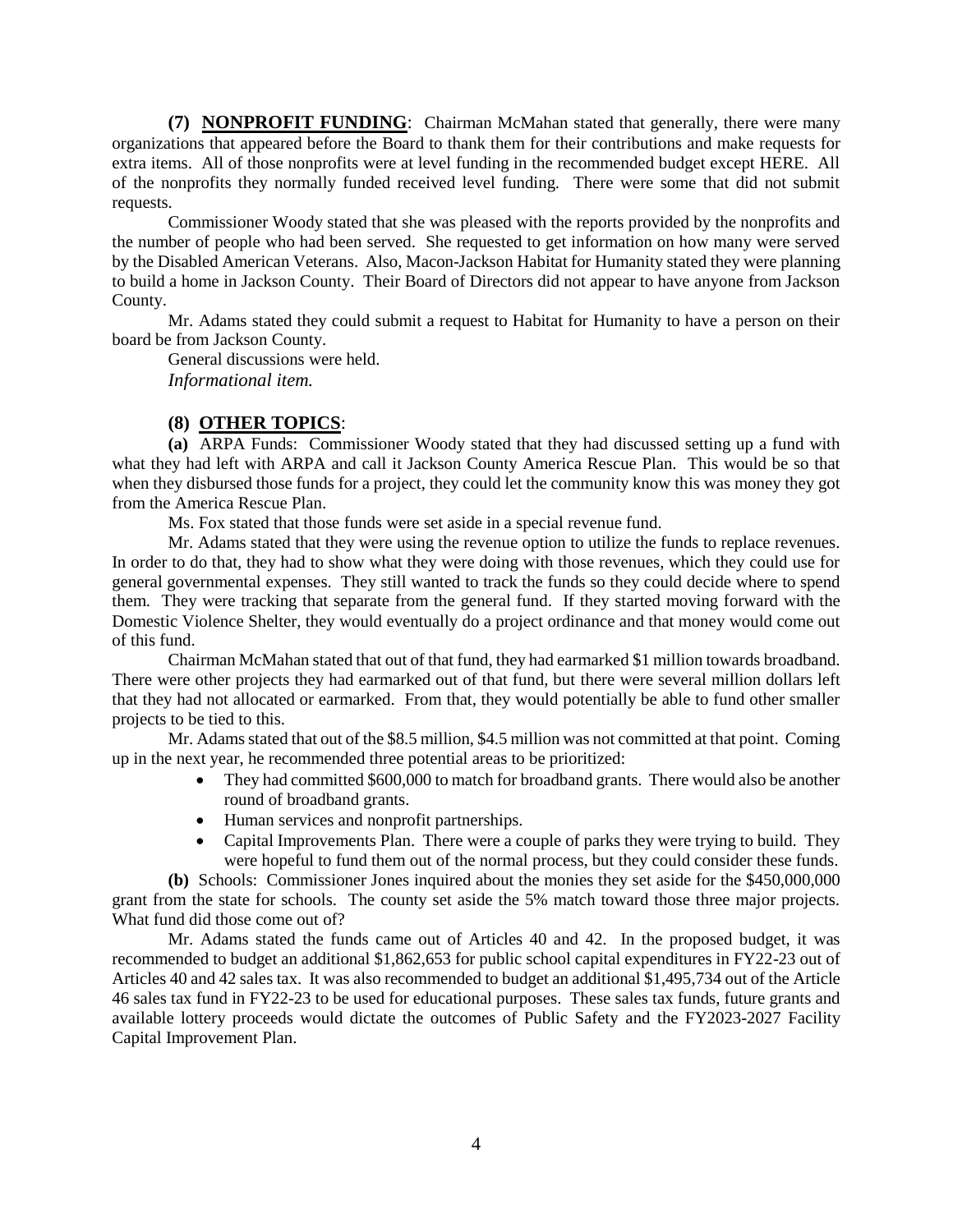**(9) GLENVILLE-CASHIERS RESCUE SQUAD**: Chairman McMahan stated the Rescue Squad building payment had been included in the budget. Were there any objections? *There were no objections.*

Mr. Adams noted that they were projecting this would potentially be up to \$4.6 million, but the interest rates were lower than they had budgeted, so the debt service payment would not change.

**(10) EMS SALARIES**: Chairman McMahan stated that this included the Glenville-Cashiers EMS and the Harris EMS employees. It was in the budget to fund those increases to bring the salaries up to a higher amount to meet the market need in the area. Were there any objections?

*There were no objections.*

**(11) SYLVA FIRE DEPARTMENT**: Chairman McMahan stated that Mr. Adams recommended they fund eight full-time positions with the Sylva Fire Department. Most had read the article in the Sylva Herald and there was quite a bit of debate that took place at the Town of Sylva Board meeting as to whether or not the Town of Sylva was totally in favor of funding a full-time department at eight.

He spoke with the Mayor of Sylva the evening before and let her know that the County Board of Commissioners would take up this item and there would be a consensus from the Board whether to keep this in the budget or not. If it stayed in the budget, they needed an official statement of acceptance to move forward with this funding option from the Town of Sylva. The Town of Sylva would meet on May 26<sup>th</sup>.

He would poll the Board as to whether they wanted to leave the funding in the budget or take it out. It would be contingent upon what the Town of Sylva wanted. These would be Town of Sylva employees and it would be a town/municipal department. If the Town of Sylva decided to wait or they were not interested or would not accept eight, it would have a huge bearing on what the county would do.

Mr. Adams stated that he recommended that the Town of Sylva be funded \$1,074,290, which would enable them to have eight full-time personnel, pay the debt and other items they were already paying. The Town of Sylva could choose to add additional personnel by adding town funds. He was not recommending they limit themselves to eight people. If the town believed they needed eleven, they had the ability to fund eleven.

Chairman McMahan stated that he also thought it was important to make the point that the initial request from the Cashiers Fire Department to go to a full-time paid department was for eight employees. When Cullowhee Fire Department made the request to go to a full-time paid department, the request was for eight employees. This would fall in line with the other two the county had supported in recent years and would keep it the same. He was comfortable with what had been included in the budget as the Manager had presented. He was comfortable to support the eight employees if the Town of Sylva was willing to accept it.

Commissioner Stribling stated that he agreed.

Commissioner Woody stated that she agreed. One of the concerns they had expressed was about how the Town of Sylva would go about hiring. The Town Manager assured them they had standards they would go by, so she felt good about that.

Commissioner Deitz stated that in reading the Sylva Herald article, it was obvious the Sylva Town Board did not know themselves exactly what they wanted. Some wanted to postpone this decision for a year. He thought some thought the County Board of Commissioners was stepping where they should not be. The county had been asked to do this.

Chairman McMahan stated that this was a request that came to the county from the Town of Sylva. The Town Manager came, the Mayor was at the first meeting and the Fire Chief was present. Sylva Fire Department was a municipal department, Sylva's main station and was located within the municipal area. But, they served an area outside the municipality with more of their calls taking place outside the municipal limits. Their service district was a large area and they served many county residents.